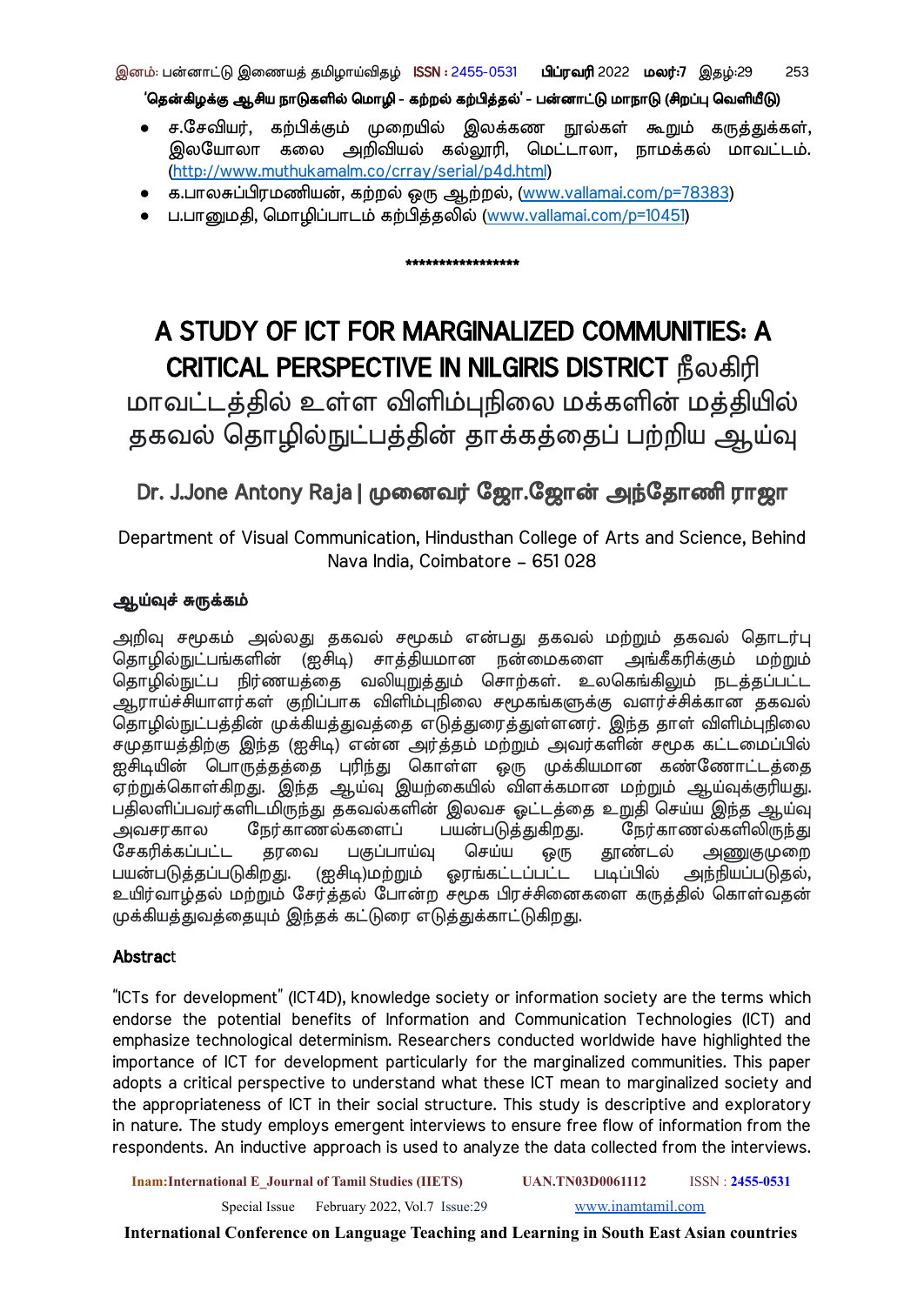இனம்: பன்னாட்டு இணையத் தமிழாய்விதழ் ISSN : 2455-0531 பிப்ரவரி 2022 மலர்:7 இதழ்:29 254

#### 'தென்கிழக்கு ஆசிய நாடுகளில் மொழி - கற்றல் கற்பித்தல்' - பன்னாட்டு மாநாடு (சிறப்பு வெளியீடு)

The paper also highlights the importance of considering social issues like alienation, survival and inclusion in studying ICT and marginalized.

திறவுச் சொற்கள்Keywords: ICT, alienation, marginalized, livelihood, (ஐசிடி), அந்நியப்படுதல், ஓரங்கட்டப்பட்ட, வாழ்வாதாரம்

## **Introduction**

The on-going computing and communications revolution has numerous economic and social impacts on modern society and requires serious social science investigation in order to manage its risks and dangers. Such work would be valuable for both social policy and technology design. Decisions have to be taken carefully. Many choices being made now will be costly or difficult to modify in the future.

## ROLE OF ICT IN THIS MODERN WORLD

The last few years (after the 1970s) there has been an unpreceded transformation in information and communications technology, and all signals are that technological development and usage of information technology will evolve and develop at an express stride. Associating and assisting the histrionic upsurges of the usage of modern information technologies has been the falling cost of communications as a consequence of technological enhancements and amplified market race.

In accordance with Moore's law the working capacity of processing chips are multiplying every 12 months. These developments pose several substantial chances but also contribute significant challenges and unanswered questions. Today, revolutions in the field of information technology and communications develops extensive effects across various territories of cultures and societies, and intellects, lawmakers and diplomats are working on questions connecting economic and social yields, intellectual property privileges, privacy fortification, and affordability and access to data, information and communication

## EMERGENCE OF ICT IN INDIA

By the mid-1960s, India's ICT sector was trivial and inexperienced and the supplies for computers in the subcontinent nation was chiefly provided by overseas dealers like IBM and ICL. During his second term, then prime minister, Jawaharlal Nehru introduced computers and communications technology in the infrastructural policies for strategically significant sectors in nation building.

And in the year 1966, Dr.HomiBhaba Committee quantified in its technical commentary on information and communications technology that India should evolve into an autonomous nation in the subsequent 20 years. Nevertheless, contemplating the country's then technological competence was beyond the grasp of the nation's economic and technical advancement. But that situation didn't stay for long, the country's perilous condition went through serious technological reformation and transformation during the 1970s. Soon the government of India instituted The Department of information and communication technology in 1970 which will change the course of the country's role in the information technology and communication sector.

**Inam:International E\_Journal of Tamil Studies (IIETS) UAN.TN03D0061112** ISSN : **2455-0531** Special Issue February 2022, Vol.7 Issue:29 [www.inamtamil.com](http://www.inamtamil.com)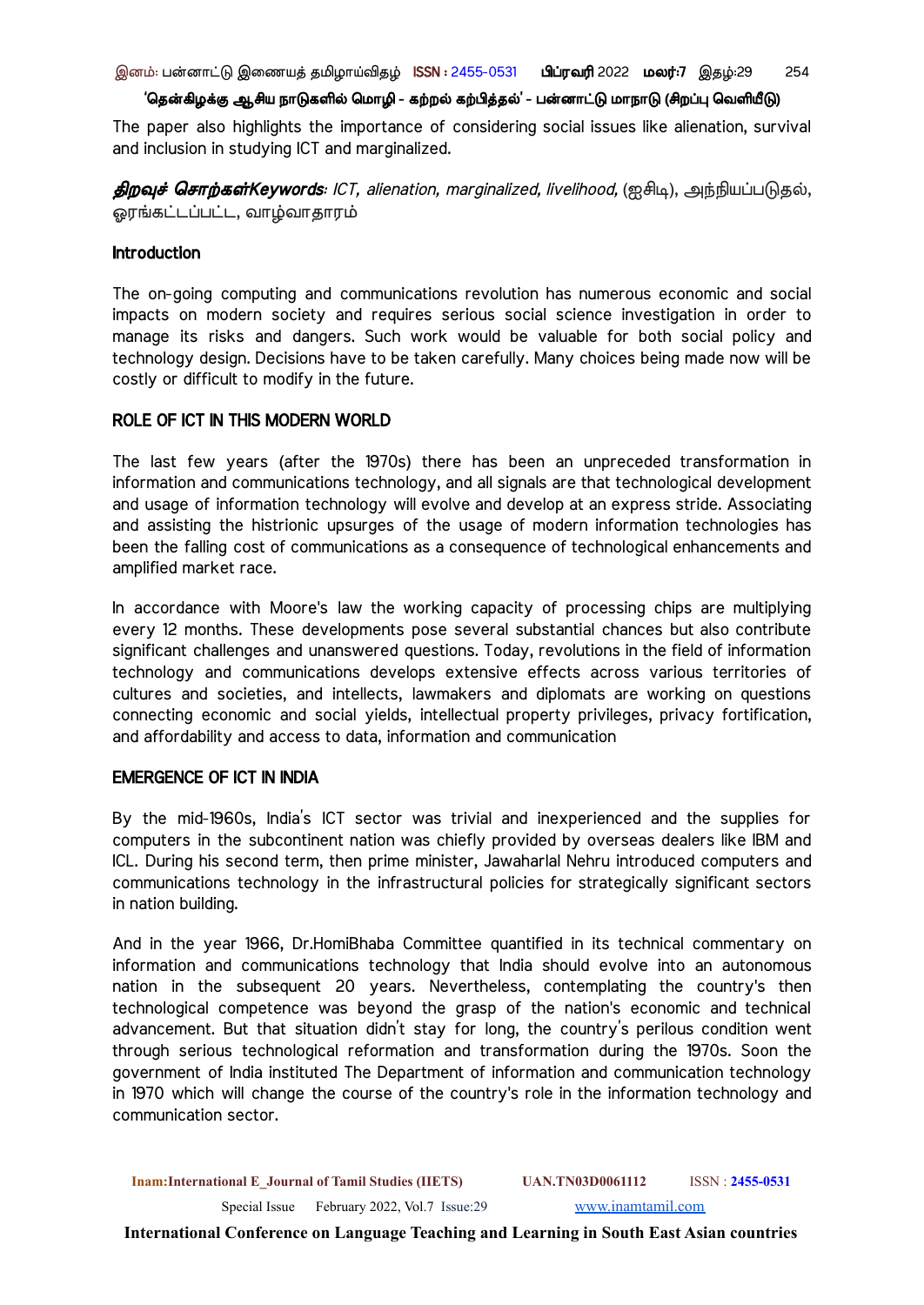Soon, the Commission for information and communication technology was created for monitoring and regulating the roles and activities of the private and public sector in the information and communications industries. Ensuing the counsel and recommendations of the Bhaba Committee, The Electronics Corporation of India commenced the manufacturing of small and medium-sized computers in early 1970s. In 1973, the government recognized the strategic importance of the information and communications technology industry and in its computer policy emphasis was laid on developing complete self-reliance in information and communications sector. Computer Mainframe Corporation was formed in 1976, was given the governing power to control and facilitate all overseas information and communication technologies instated in the nation. These phasesvis-à-visevolving into an autonomous nation in information and communications technology were further reinforced by governing bodies by creating strategies to control import and upsurge the tariff laws and regulations for the for imported electronic goods under the supervision of Department for information and communications.

Advanced computer manufactures developed software outside their hardware manufacturing unit in the late 1970s, as it became gradually arduous for hardware manufacturing firms to deliver the complete assortment of software prerequisites to make effective use of their hardware commodities. This was also expedited by the suitable improvement of educational courses regarded with the software development programs, sophistications of programming languages, and mass manufacturing of hardwares. Nevertheless, in early days such software development was largely limited to the effort of in-house developers writing programs for their own establishments

## OBJECTIVE OF THE STUDY

- To find out the amount of penetration among the tribal population of Nilgiri district.
- To find the reasons that prevent digital divide from reaching the tribals.
- To find a solution how these could change and get the tribals to be part of the digital world.

## RESEARCH QUESTIONS:

- What is the level of ICT knowledge the tribal people of Nilgiri have?
- How does digital divide influence tribal population in and around Nilgiri?
- Does digital divide have any negative significance on the information acquired by the tribal people of Nilgiri?
- Do the tribal people of Nilgiri feel that they lack knowledge of the current world?
- Does the tribal person of Nilgiri want to improve their knowledge over ICT?
- Do the people of Nilgiri feel that they are alienated due to the digital divide?
- Can digital divide in the tribal villages of Nilgiri be eliminated?

#### **METHODOLOGY**

'Survey Quantitative research method' is used for the research. A sample was collected from the people in and around the tribal population of the Nilgiri district and it was later made to be analyzed and used.

**Inam:International E\_Journal of Tamil Studies (IIETS) UAN.TN03D0061112** ISSN : **2455-0531**

Special Issue February 2022, Vol.7 Issue:29 [www.inamtamil.com](http://www.inamtamil.com)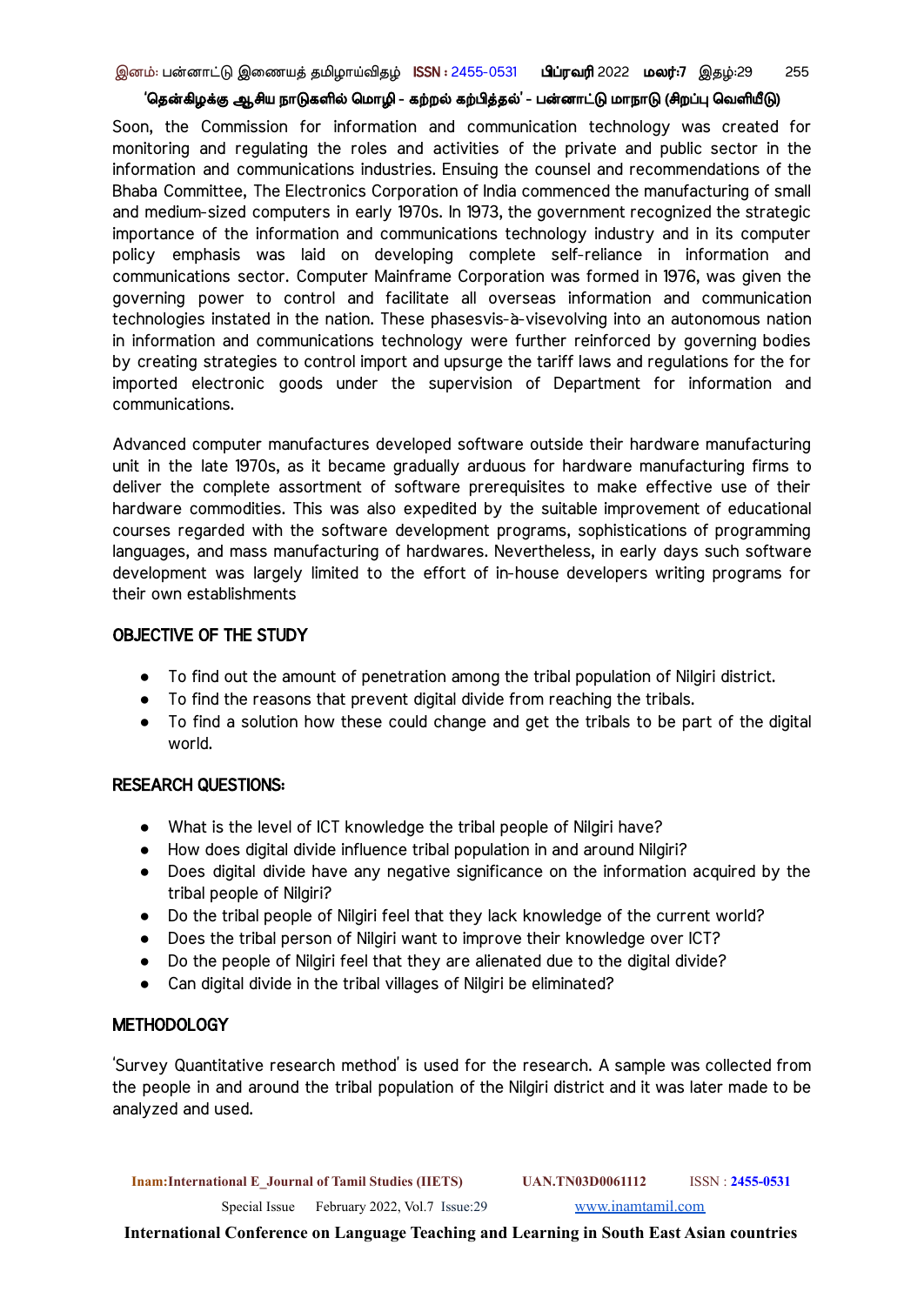Method of survey is one of the instructive research approaches. This technique is used principally in scholastic study. The amount of survey schemes is very enormous in western countries and it is very much needed in India to find out the length and width of this nation. Even though the technique of survey has a subordinate position in research, it is predominant in day-to-day life. This system is valuable for examining the present condition.

#### Literature Review

The digital divide is a societal concern denoting the divergent quantity of info amid those who have accessibility to the internet and those who do not have accessibility to the internet. The phrase "digital divide" became prevalent among political parties, lawmakers and social activists in the late 1990s.The digital divide is not certainly a well-defined specific divide.

Annan, K. (2015). Investigators studied that drawbacks can be in any form such as inferior functioning computers, costly connections, struggle to gain mechanical aid, and lesser access to basic contents. Digital Divide is a comparatively fresh idea and most of the literature on this subject is fashioned in the last decade mostly. Furthermore, the catch phrase increased its stance in American and European literature before becoming part of the Indian context. Its practise initially arose in those countries where the internet was already extensively used and the disparities in the usage among the masses are witnessed to be generating a new group of haves and have-nots. Social disparities have stretched the attentiveness of social scientists.

Social disparities are ascribed to numerous issues by diverse philosophers. One of the utmost leading investigations has been done by Karl Marx, for whom all social imbalances reproduced in society are the consequence of the imbalanced circulation of substantial assets of creation.

Nevertheless, his communistic ideologies based on the possession of the materials bombs to fully clarify the disparity and discrimination in conventional cultures like India where caste, beyond class, remains a determining standard for societal respect. Researchers do not say that his idea does not aid in understanding the communal debate and battles in Indian culture, reasonably it, in fact, offers a much desired perception into the subtleties of class problems obtaining a larger position with the mounting characters of the market forces. Nevertheless, it stops to reason out for the caste subtleties of the culture that functions on a completely unusual rationality than that of class.

Max Weber, customs the notion of class, status and party-to analyze societal struggles. For him the economy is not a communal collection of people but a collection of people sharing alike life odds. He clarifies social modification with the assistance of his notion of class, status and party, denoting a combination of people dividing identical or similar life odds, life styles and association with power correspondingly.

Therefore, Weber classifies the social hierarchy of the elites-economic, political and social. When the economy improves and vice versa, society starts displaying traumas. Nonetheless, both Marx and Weber discourse only about the subject of access to the communally cherished resources as a root cause of conflicts and strain in society.

The apprehension with disparities evolving out of alterations in technology and upsurge in information network is reproduced in numerous education systems that predict the conceivable prohibiting of many from this wave of technology uprising and side-lining them

**Inam:International E\_Journal of Tamil Studies (IIETS) UAN.TN03D0061112** ISSN : **2455-0531** Special Issue February 2022, Vol.7 Issue:29 [www.inamtamil.com](http://www.inamtamil.com)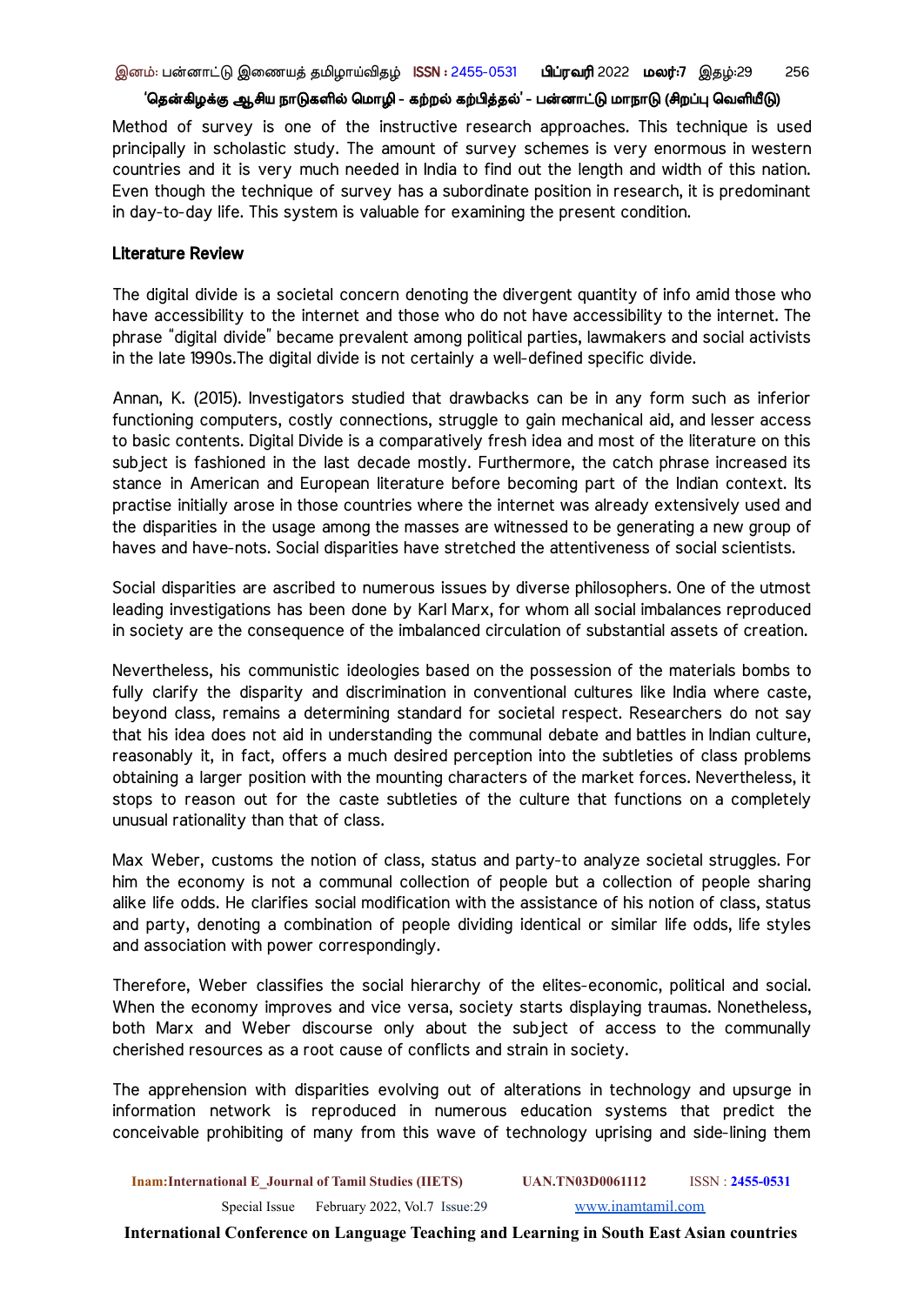further in the society. Since it charges a lot to partake in this information, it is dreaded that many needier citizens will be omitted.

Daniel Bell was among the first to talk of the occurrence of an age categorized by intensified burden and consequence of info and knowledge. However it is still hard to contemplate of a post-industrial culture in situation of India, where 75% of populace still exists in villages and numerous people have yet to receive the might of by the information networks, one cannot reject the slow but momentous growth of such network Pew. (2014).

Herbert Schiller in his findings illustrates the way IT has progressed to provide the attention of large industrialists and how these technologies again used to reinforce capitalism. According to him, the class of info formed and dispersed is regulated by market dynamisms and is molded by the requirements of the capital world and governments, the key purchasers of the information.

The civic in common, with its associates retrieving info and data as individuals, form the lower end of the social ladder. What they get is hardly of any value and use to them and has been labeled by Schiller as "trash information". Huebler.F, & Lu, W. (2012).

Jurgen Habermas, meanwhile worries about the fading 'public sphere' in the civilization as the individual members of society barely are able to contribute evocatively in the relaxation of info and its banquet. He finds the lessening of the 'public sphere' corresponding with the growth in Privatization and departure of the state from the public accessibility. Both the theorist specifies flared of the prevailing disparities with the rise in information network that unvaryingly errands the elite. This viewpoint would be helpful in appreciating and analyzing the nature and content of the internet, especially about the unrestrained Privatization and globalization (Fank, 2006: 124-126,155, 161-164,167). Manuel Castells distributed his book entitled "The Information Age" between 1996 and 1998.

Manuel Castells' theory of web culture offers a superior sketch for the studies of a very diverse port entrancing from globalization of manufacture to reinforcing democracy at the indigenous level. Castells claims that the notions of post-industrial culture or information society are insufficient to border the current world.

#### STUDY AREA

During the last four month I was going through research about the people's ICT knowledge in Nilgiri district and conducted interviews and recorded audio clips for about 10 minutes to gather the information.

#### Analysis

Qualitative analysis was used to analyze the data collected from the interview. The inductive approach was used to examine the qualitative data.

#### **FINDINGS**

The term 'Digital Divide' was predominant in analysis and strategies throughout the 1990s and 2000s. As admission to and content in the ICTs have advanced over the years, so has the description of the digital divide.

**Inam:International E\_Journal of Tamil Studies (IIETS) UAN.TN03D0061112** ISSN : **2455-0531**

Special Issue February 2022, Vol.7 Issue:29 [www.inamtamil.com](http://www.inamtamil.com)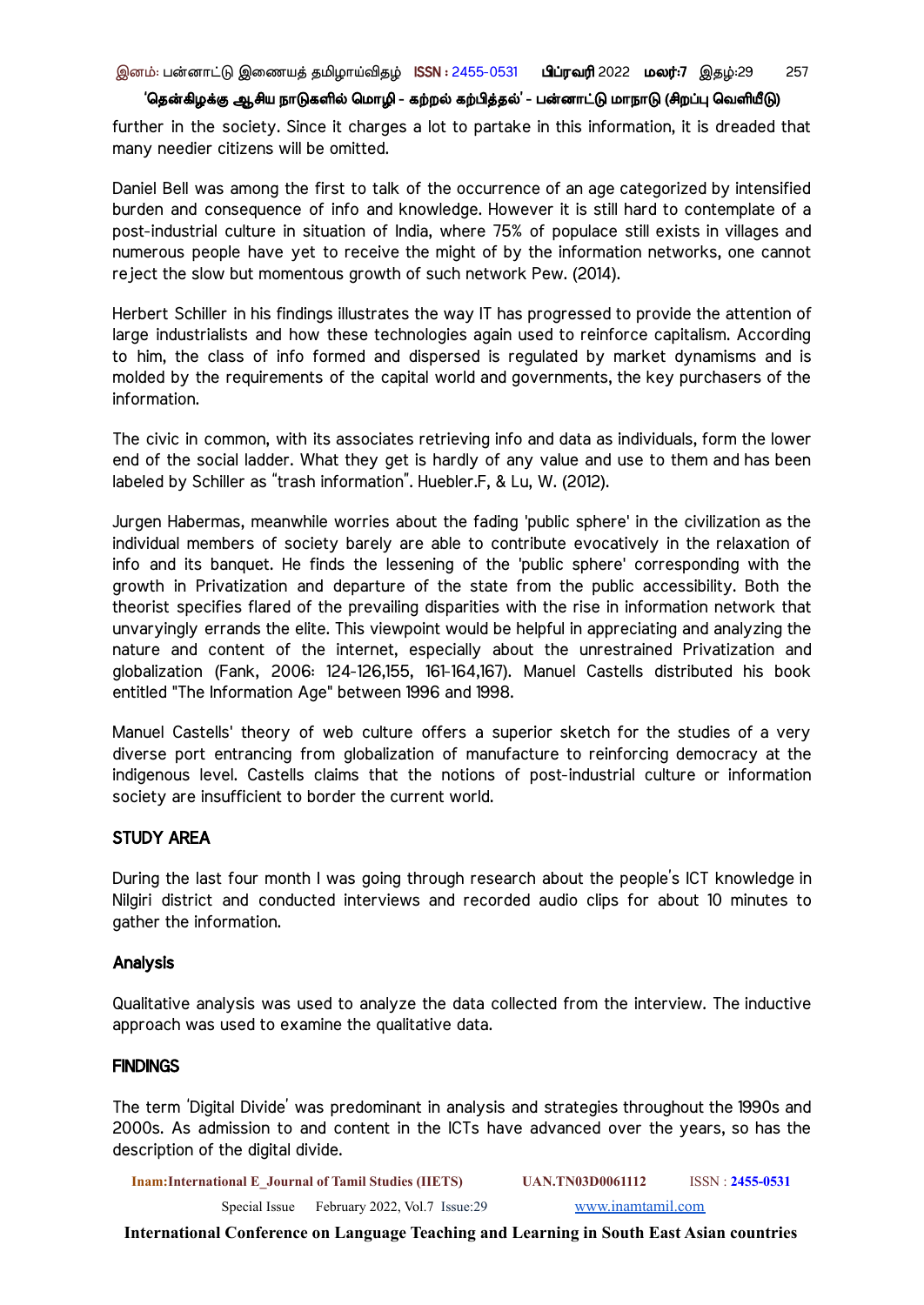Now it is regarded: as

deficiency of infrastructure; deficiency of access; deficiency of info, or Inability to leverage information.

There are substantial alterations in the description of the digital exclusion by numerous scholars. For some, the term denotes the fissure between people who have the ability to access the internet and those who don't have the degree of physical access to ICTs and the Internet. It considers it the 'jagged supply of the welfare of ICTs' which can be reviewed at the focussed level (Internet access) and basic ICT access level (access to basic model phones, TV and radio).

Around the mid-2000s, an analysis on the digital divide refocused beyond physical obtain ability and gave a sharper attentiveness to notions that are concerned with questions around culture, gender, economic situations, empowerment, and social agility; and distinguished the uses of the Internet. Alongside a universal conception of 'digital inclusion' as access and obtain ability to computers and internet for all, irrespective of corporeal, cerebral or economic capability, widen the definition to include technological literateness and the capability to access germane online content and facilities.

It is also the procedure of democratizing the obtaining ability of ICTs, in order to allow the addition of the side-line in the information world. Digital inclusion must be seen as a carriage to social inclusion that safeguards individuals and deprived groups have accessibility to ICTs and the skills to use them and are consequently able to partake in and to profit from a progressively electronically arbitrated knowledge economy and communication society.

Aedapalli—a small village in the Nilgiri district at Tamil Nadu, India, has only one primary school, no hospital or other medical treatment center. While BSNL Internet network is obtainable in this village, connectivity and quality of the connection is very poor. A student who requires assistance to fill a form or apply online for admittance has to pay a minimum of INR 50. For a labor availing welfare from the Mahatma Gandhi National Rural Employment Guarantee Act making about INR 150 a day, the entire cost of receiving a photocopy of an Aadhar card comes to INR 225. Thus, students are powerless to exploit the benefits of higher education due to non-existence of access to the Internet.

Daily wage workers lose their day's wages just to get their identity card printed. For them, accessibility of digital media is not a luxury but an inevitability. It is significant for us to highlight that the digital medium has value not in and by itself but reasonably acts as a vehicle that enables access to basic public goods and services, particularly in  $2^{nd}$  world countries.

In India, accessibility to public entitlement is tough to obtain, especially for people existing in rural and remote areas; here the poor and illiterate get ill-advised easily and accessibility to essential necessities like pension, daily wage, food, basic health facilities and education is a challenge. 'Cubic goods' are hard to acquire for the people living in these areas.

Civic goods are described as goods, facilities, achievements, skills, operational and freedoms separate and shared—that is vital for any being to live with self-respect.

**Inam:International E\_Journal of Tamil Studies (IIETS) UAN.TN03D0061112** ISSN : **2455-0531** Special Issue February 2022, Vol.7 Issue:29 [www.inamtamil.com](http://www.inamtamil.com)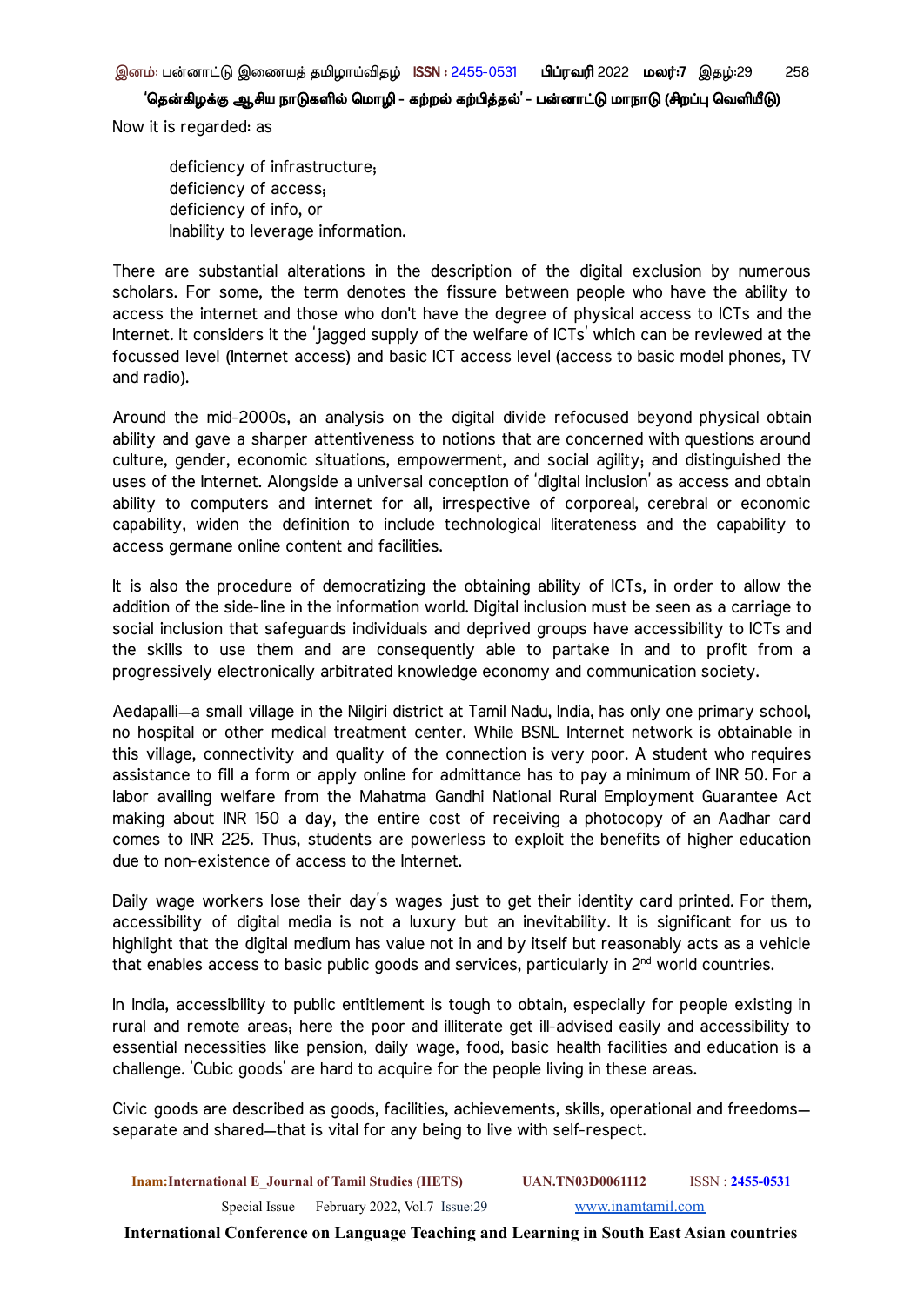இனம்: பன்னாட்டு இணையத் தமிழாய்விதழ் ISSN : 2455-0531 பிப்ரவரி 2022 மலர்:7 இதழ்:29 259

#### 'தென்கிழக்கு ஆசிய நாடுகளில் மொழி - கற்றல் கற்பித்தல்' - பன்னாட்டு மாநாடு (சிறப்பு வெளியீடு)

The subsequent case will intricate the above mentioned point. MGNREGA generates a reasonable 'right to work' by assuring up to 100 days of wage employment per year to all rural populations whose adults volunteer to do unskilled blue-collar jobs. Nonetheless, a fresh report has pointed out that there is very little civic cognizance about what requires to be done to find work along with an array of other matters contiguous to the MGNREGA programme. Therefore, notwithstanding the law ensuring work and livelihood, people are left jobless due to the lack of suitable channels of information.

The digital divide consists of lack of skills and lack of physical access to Information Technology (IT) and the two major problems frequently interconnected with each other. Without accessibility to technology, it is problematic to acquire technical talents and it is archaic to have access to technology without actually having the ability to exploit it.

ICTs have become an inimitable instrument in societal up gradation. Today, the Internet has become an integral part of many lives and it is tough to visualize day to day tasks without internet access. The number of people 'going online' to manage everyday actions, such as business and banking, education, seeking occupation, public engagement and starting and maintaining social relationships, is increasing every day. The World Development Report stated virtually 1.165 billion Indians are disconnected from the cyber world even though India ranks among the top five countries in terms of the total figure of Internet consumers, along with China, USA, Japan and Brazil. The account further specified that while India has come close to the US in numbers in terms of Internet penetration it remains far overdue at 18 per cent as against 87 per cent in the US. India still requires linking these 'disconnected people' to the Internet for insistent development, creating employment and accessing civic amenities.

### ROLE OF ACADEMIC INSTITUTIONS

Academic institutes, particularly the Indian Institutes of Technology (IIT), have been making encouraging efforts to help rural and technologically disadvantaged people to access TO ICT.

IIT Kanpur introduced a mission and established a battery backed facility, the "Infothela", which is furnished with an arrangement of Internet and telecom services to communicate the advantage of IT to people in isolated parts. The distinctiveness of wireless "Infothela" comprises dispersion information about education, weather agriculture, and employment. The system is also secured with "Digital Mandi" ability, which is an electronic podium for agro based commerce. Under the umbrella of this scheme the farmer will be given a granary certificate facility. To embolden active contribution, educated and unemployed village youth have been empowered to operate the project.

Another mission has been started by IIT Kharagpur to "reduce the communication problem among the urban and the tribals." The plan has allowed the people to use the Internet even in isolated places using radio- waves mechanisms. These projects have made encouraging efforts to empower the tribal people by bridging the digital divide. Technology for the benefit of the common man is also introducing telemedicine in a big way in India.

The Indian Space Research Organization (ISRO) started a pilot project in 2002 with a "technology demonstration" and has been established in nearly 100 hospitals, with twenty of these at super–specialty hospitals and 80 of them in remote districts with large tribal communities. The consequence of the usage of this technology is tremendously hopeful. It is

**Inam:International E\_Journal of Tamil Studies (IIETS) UAN.TN03D0061112** ISSN : **2455-0531**

Special Issue February 2022, Vol.7 Issue:29 [www.inamtamil.com](http://www.inamtamil.com)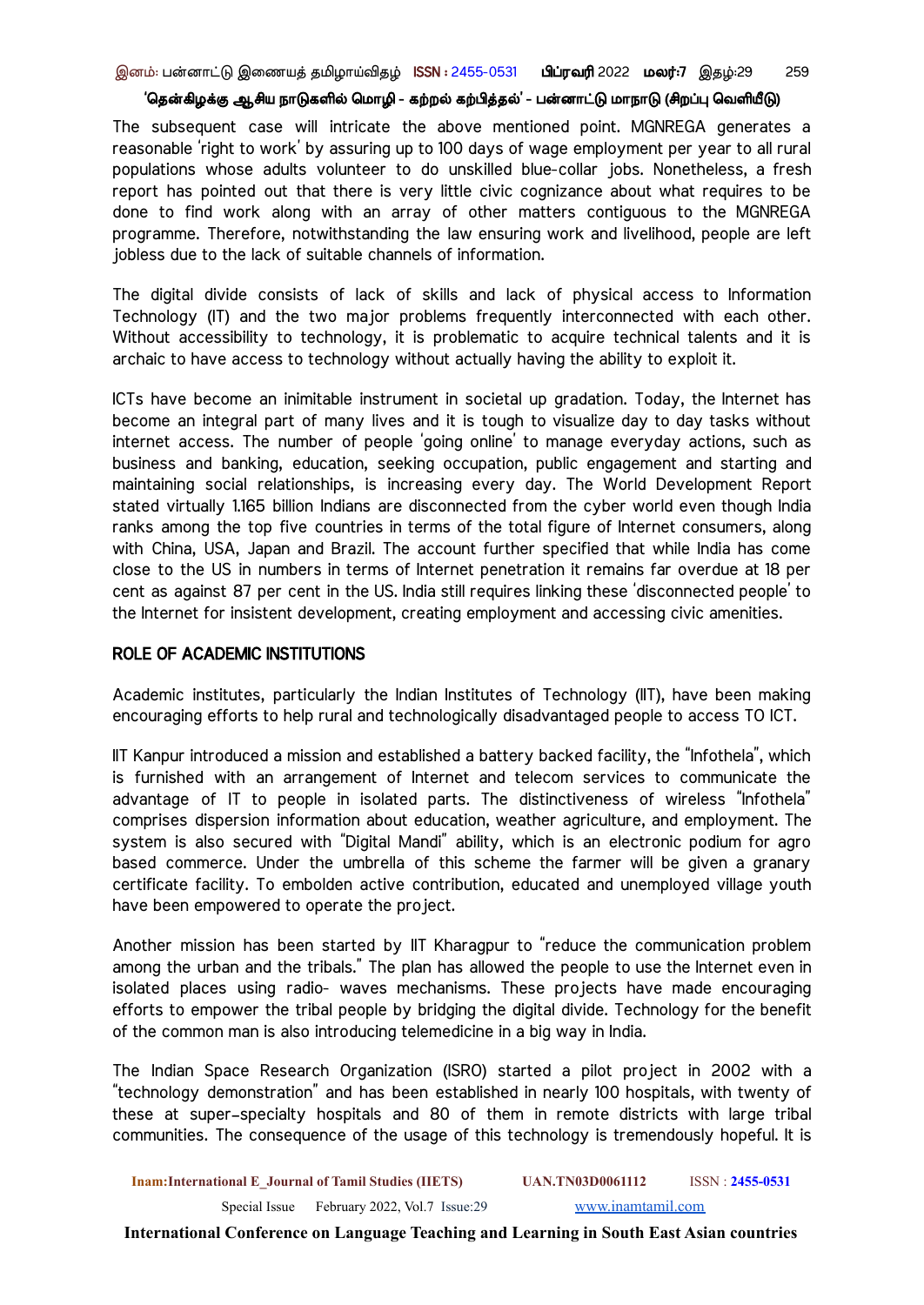revealed that 16,000 patients have received consultation assistance from multi special hospitals without traveling to large cities. Lives have been saved in remote places through instructions obtained from experts with the help of this facility. In the 2004 tsunami tragedy which smacked the shore of India and the Andaman and Nicobar, the internet and phone–based medicine Network provided by ISRO was surge instantaneously into service.

Telemedicine is now becoming a reality. However, the system must be expanded and designed to be more user–friendly and economical. What is needed is to bring awareness among people about telemedicine and telehealth and their advantages. In this respect an International Telemedicine Conference happened in 2005 to share opinions and knowledge on the technological growth taking place all over the world. A expressive and economical incorporation of ICT and medical technology into what is called tele- medicine will bridge the gap between those fortunate to have health care amenities and the rural parts of the nation.

The National Institute of Agricultural Extension and Management based at Hyderabad in Andhra Pradesh state under the National Agriculture Technology Project (NATP) has set up Internet kiosks in 24 districts of seven states: Andhra Pradesh, Bihar, Tamil Nadu, Jharkhand, Maharashtra, Orissa and Punjab.

The state governments of Tamil Nadu, especially the Ministry of Information Technology, have taken several initiatives for rural development through community information centers (CIC). These may be considered as rural electronic libraries. The project has been started in Salem and Nilgiri district of the state to provide IT facility tribal villages Each CIC will have one server computer system and five client configuration computer systems linked in a local area network and connected to a V– SAT for Internet access. The facility will help government functionaries to use e–mail and the Internet for communicating with district and state officers. Efforts are being made to use the IT Infrastructure at the CICs to capture local information of the village and make them available worldwide through the Internet.

#### **CONCLUSION**

Tribal communities in this portion of the planet are trusted into this fissure without their knowledge, repeatedly finding themselves underprivileged in socio- economic- political and now digital. As a consequence of the country's growth in socioeconomic supremacy, many tribal societies are enormously underprivileged of ICTs' access and movement, whether living in established states or undeveloped states.

Furthermore, tribal populations are regularly poor in terms of literateness and other skillsbased understanding vital for capable action of info and communications technology. And the dark truth is ICTs' accessibility is more and more associated with the social, political and economic expediency making the tribes in the country digitally handicapped.

Besides, fresh analyses approve this image, with only a minor portion of tribes using the internet, and even far less having access to broadband.

Even though grounded on the condition of tribes in the district of Nilgiri, this study linking digital, social, and economic weakness is binding to tribes throughout the country.

Mirroring the multiplicity of tribal population, however, digital dimness should be detected in the location of wider social and economic dissections, it is not always just an inquiry of

**Inam:International E\_Journal of Tamil Studies (IIETS) UAN.TN03D0061112** ISSN : **2455-0531** Special Issue February 2022, Vol.7 Issue:29 [www.inamtamil.com](http://www.inamtamil.com)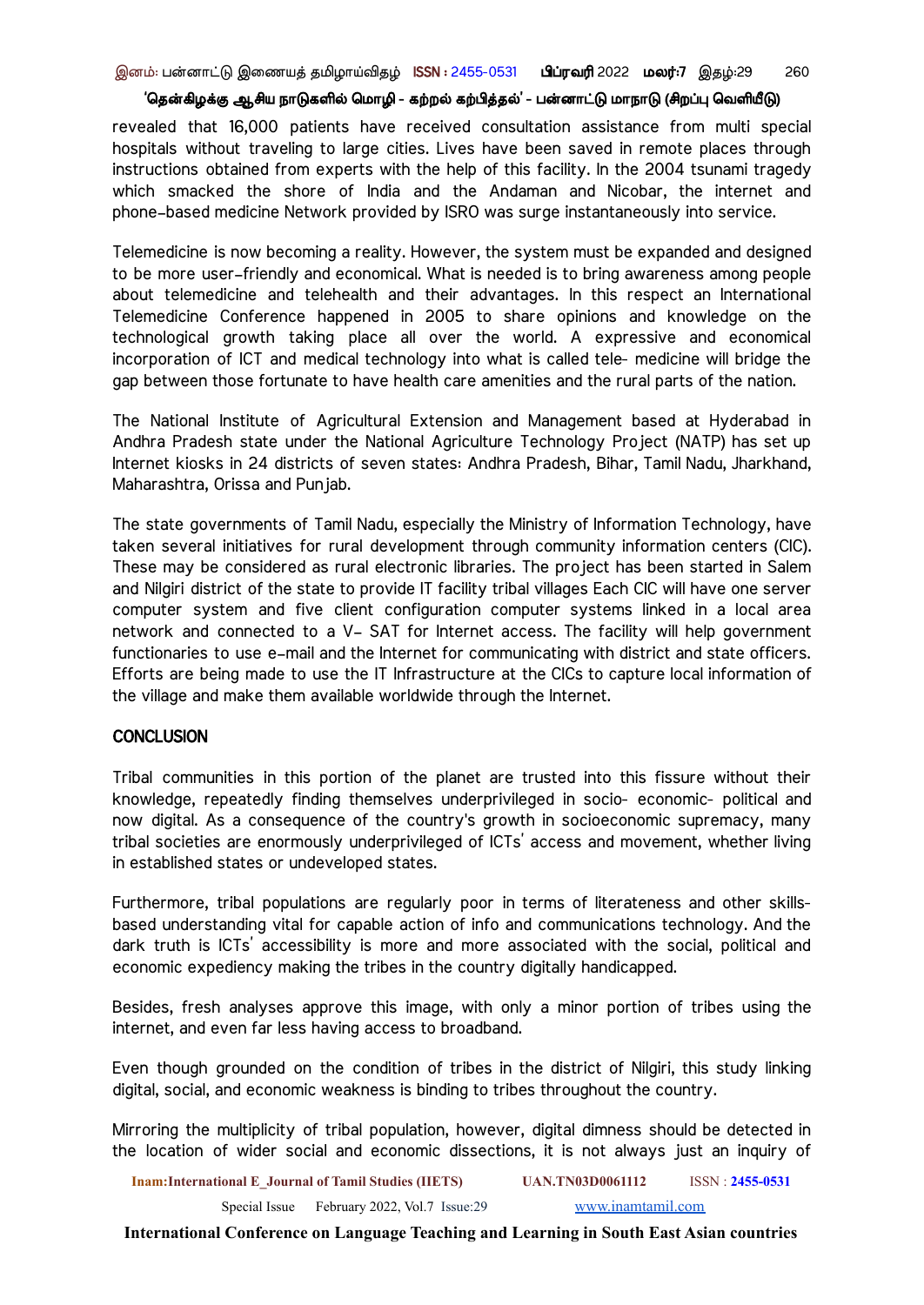obtaining ability or socioeconomic exclusion. Sympathetic of "Digital choice" is also essential to get a sharper understanding of ICT commitment by tribal population.

Genuine concern and disbelief concerning ICTs exists amongst tribal in India, For numerous tribal populations in India, ICTs indicate a vulnerability to endorse establishment of their lands, non-appearance of legal defenses for their lands, annihilation of traditions, modification of intellectual rational, and the hazard of risking community exercises.

Suspicious brashness and traditional hurdles regarding ICTs requires more than revolutionary and inventive tactics; it includes a level of faith attainable only with the thorough and active participation of the groups involved, and it must go hand in hand with the implementation and travelable defense of tribal population and land rights. Upended on this insight, attaching the socio- economic- political and digital gaps can be consistent with important rights such as freedom of expression and the right to accept info.

ICTs are an influential technology that offers chances to get linked to the tribal societies of the country, even in the most isolated regions. However, restrictions in linking with the tribes of our country still persist, including lack or badly maintained basic infrastructure, expensive financial strategy, inadequate bandwidth, or poor, undependable facility and inadequate economic plans for IT maintenance and lifecycle. And also other main problems that stop ICT from reaching out to the tribal population include the lack of Information and Communication Technology specialists amongst legislators and lawmakers, lack of teachers with IT skills, the supremacy of English on the Internet, the non-appearance of family and local society's involvement. As problematic as this list of problems may seem, they are not the only significant hardships on the skyline. Unquestionably, as the digital transformation is also acknowledged as a vital feature of globalization, some investigators advise that ICT accessibility among tribal peoples could prompt and hurry the reign of Western idea of believes, ethos, and educational approaches, impending threat about the devastation of the cultural variety for example television, radio, movies, and even video games have triggered massive and interminable acquaintance of many tribal youth to non- tribal cultural standards and information with diminutive opportunity to relearn, understand and emphasize their own cultural legacy.

Television is linked to many socio- psychological changes challenged by tribal populace, including cultural loss, absence of community contribution, rising contempt toward land, forest and the wild life around it.

In spite of the problems and barriers, the dormant notion of fairly contributing in the digital world is recognised and often encompassed by tribal populations themselves. During the whole research the tribal population hold the forecasts to use information and communication technology, for example, to protect their human rights, their forest, their wildlife and their land, to revitalize their traditional values, have more educational options, upsurge job chances particularly white collar jobs, admittance to the internet, and facilitate tribal and non- tribal message.

But it is also essential that the tribal communities require being a part of the ICT world on their own terms and on the basis of their traditional backgrounds, to be able to figure their future without jeopardizing their philosophies and identities.

**Inam:International E\_Journal of Tamil Studies (IIETS) UAN.TN03D0061112** ISSN : **2455-0531** Special Issue February 2022, Vol.7 Issue:29 [www.inamtamil.com](http://www.inamtamil.com)